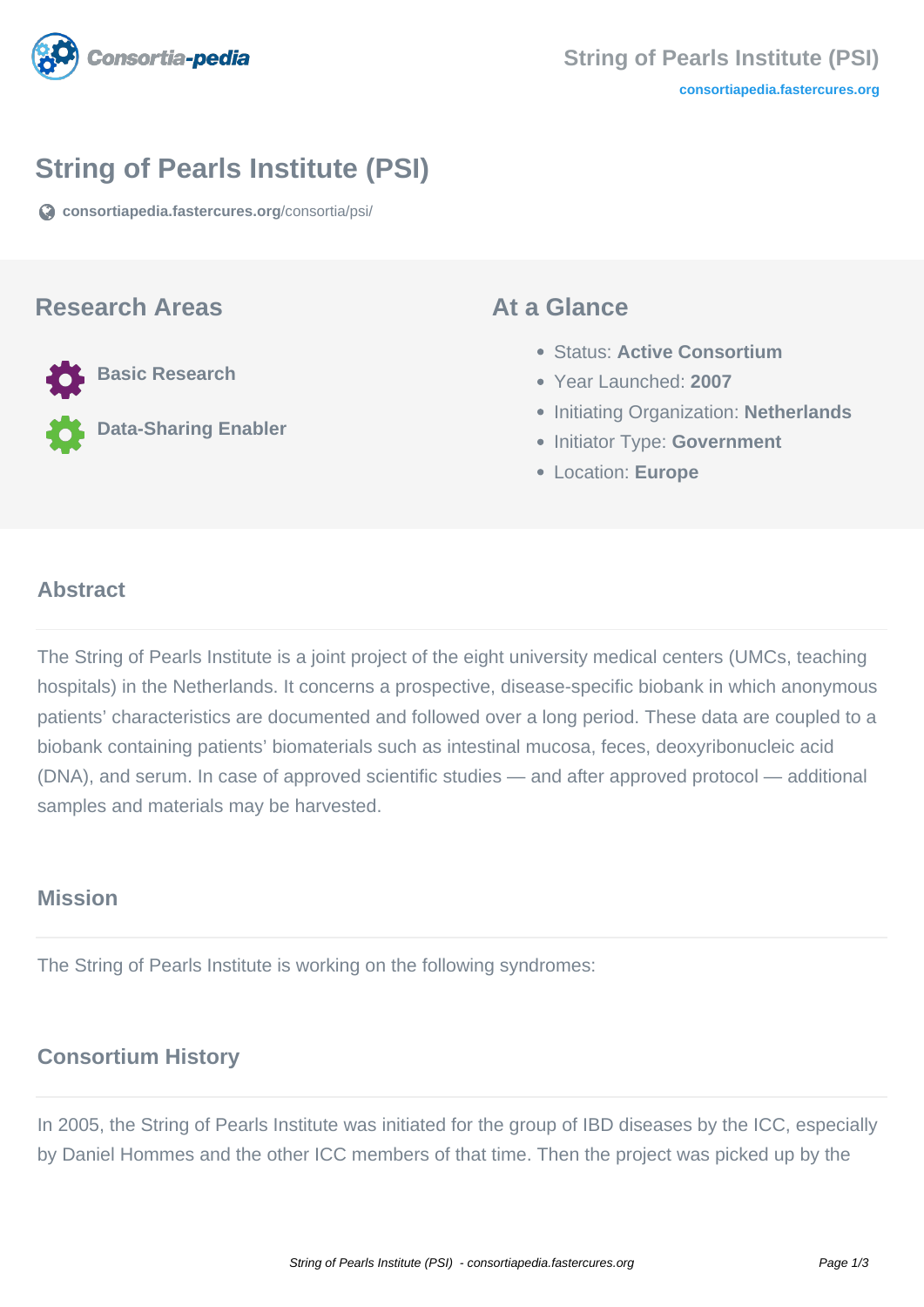

Netherlands Federation of Universities (NFU), scaled up, and made financially feasible.

### **Structure & Governance**

The String of Pearls Institute work is conducted under the administrative responsibility of the NFU board, which consists of the chairs of the boards of the eight UMCs. The NFU board makes decisions about planning, budgeting, and assumptions. Each member is directly responsible for the activities and communications to UMC shareholders. An executive from the NFU is appointed to the String of Pearl Initiative Executive Board, which is responsible for achieving the objectives.

 The String of Pearls Institute was founded with a government grant from the Economic Structure Enhancing Fund (FES). It is the responsibility of the Ministry of Education, Culture and Science (OC&W), which involves the Ministries of Economic Affairs (EZ) and Health, Welfare and Sport (VWS) in the assessment of the project.

#### **Patent Engagement**

Research within PSI collects data from patients with particular diseases. Personal identifiers are always removed from patient data, and patients can opt out from participating in research at any time.

#### **Data Sharing**

Within the String of Pearls Institute project on multiple diseases ("so-called Pearls"), body materials, and clinical data, including images of patients (donors) in the UMCs, are collected and stored for the benefit of large-scale medical research. To smoothly and carefully manage this process, there are agreements on the collection, processing, storage, and use of the patient data and materials.

#### **Impact/Accomplishment**

Publications resulting from PSI research can be found at <http://www.parelsnoer.org/page/Publicaties>